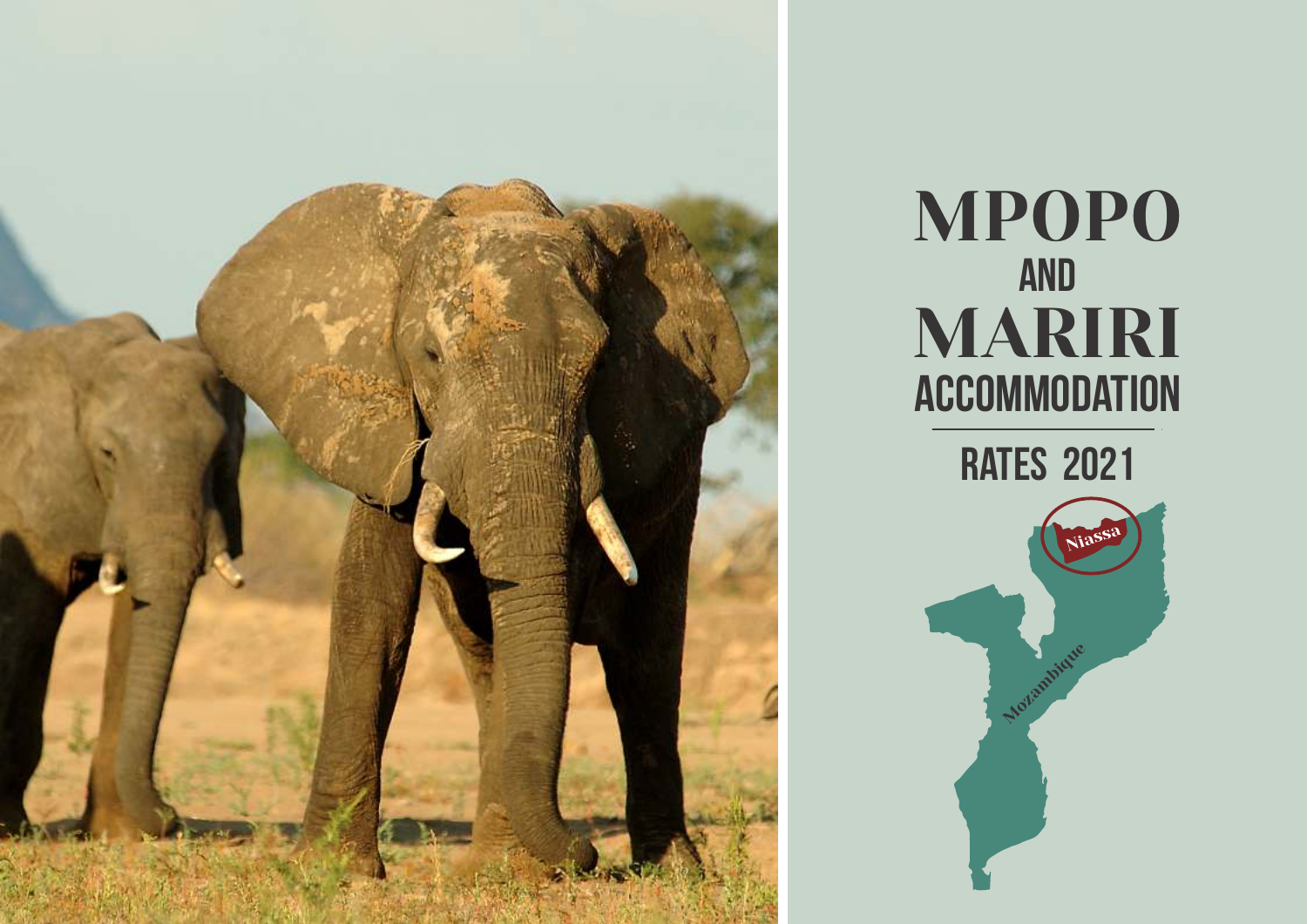

## ECO TOURISM making the difference ...

Our vision, as the Niassa Carnivore Project, is a wilderness where lions and other wildlife persist with the full participation and support of Niassa's local people. Our mission is to conserve wildlife in Niassa Special Reserve by promoting coexistence through a shared respect for people, their culture, wildlife and the environment. As part of our conservation activities, we co-manage a small concession inside Niassa Special Reserve (L5 South,58,000 hectares) through a conservation partnership agreement with Mbamba Village, a village of 2000 people and 450 households who live inside the protected area. Our conservation tourism offerings in this area are designed to generate revenue and employment for Mbamba Village and create a hopeful future that supports both the conservation of Niassa Special Reserve and the wellbeing and development of the Mbamba Village community.

This is community conservation in action. With Mbamba Village we aim to provide an ecologically, culturally and economically sustainable wilderness experience .

Niassa Special Reserve (NSR) lies in northern Mozambique, midway between the ocean and Lake Niassa with its northern boundary the Ruvuma River. Niassa Reserve is recognized as the most important protected area in Mozambique, a critical protected area left in Africa, and one of the last great wilderness areas on earth. It covers more than 16,000 mi2 (42,000km2) and is larger than Switzerland. It is of profound importance for the global conservation of African wildlife, especially for the African lion, African wild dog and elephant. More than 60,000 people live inside Niassa Reserve and have always been here. This is their home and they are deeply connected to their land of their ancestors.

WELCOME TO NIASSA!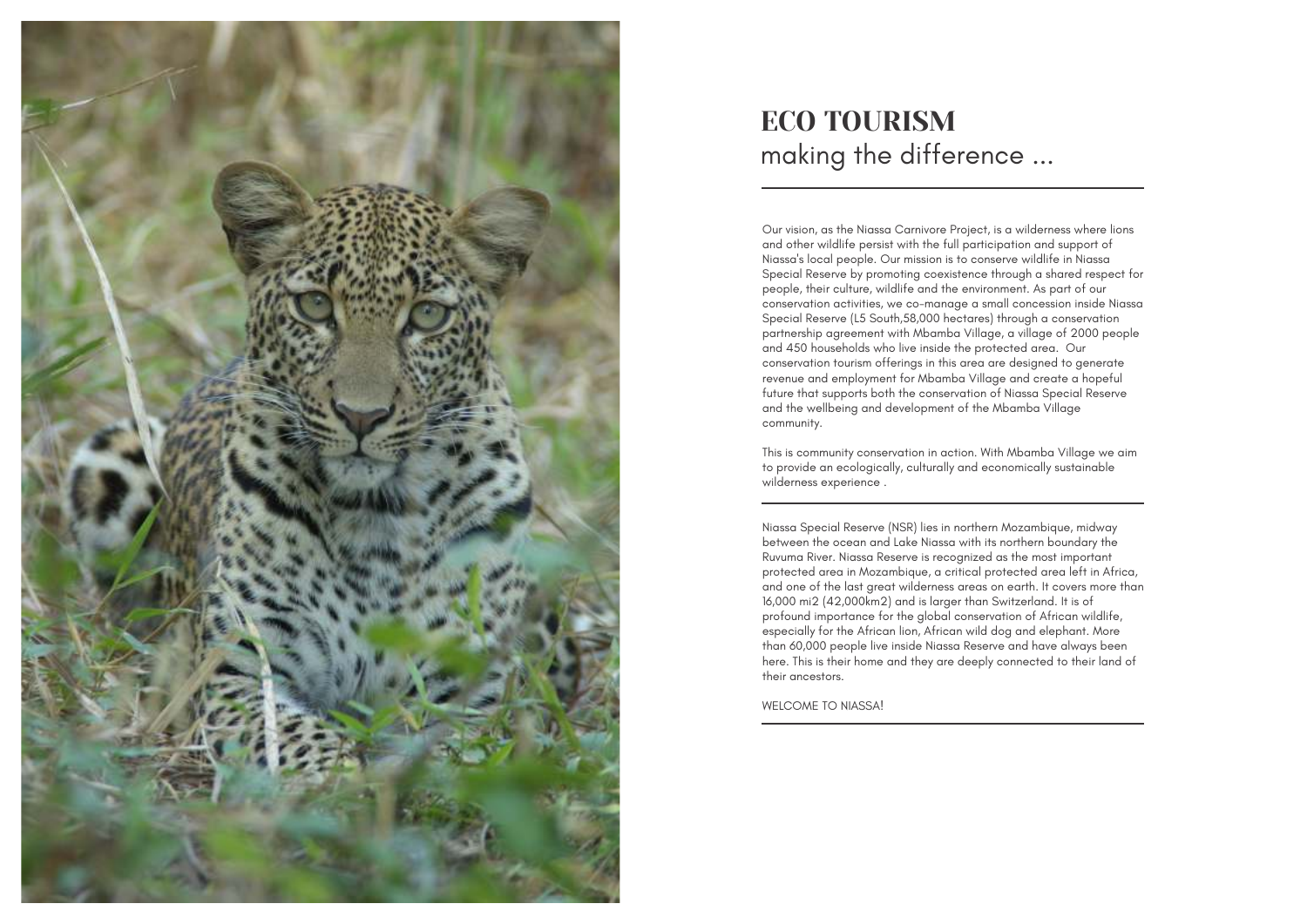

## **ALL PRICES INCLUDE:**

Niassa Reserve entry fee 20% bed night levy paid to Mbamba Community Conservation Fund (our partners), for their own community development programs.

All income is reinvested into conservation and community programs in L5 South. Conservation tourism support the Mbamba School lunch program that provide a daily meal for school going children to reduce food insecurity and supports local employment in conservation services like opening roads, grass collection and Mpopo camp annual refurbishment.

All visitors must have proof of own evacuation and medical travel insurance. ●

There is no internet or cell phone coverage at any of Mpopo Trails Camp or wilderness campsites and no charging facilities. There is internet for emergency use at Mariri Environmental Centre only. ●

All bookings to be made 60 days in advance.

● Children under 12 - not recommended as all unfenced wilderness camps. ●

None of these experiences are luxury experiences, all are locally derived and community conservation tourism.

● There are no credit card facilities and all visitors must pay for their trips through bank transfer or cash.

●

Other purchases: special trips, crafts, internet etc can be paid in cash (MZN or USD) at Mariri Environmental centre.

**THIS IS A MALARIA AREA.**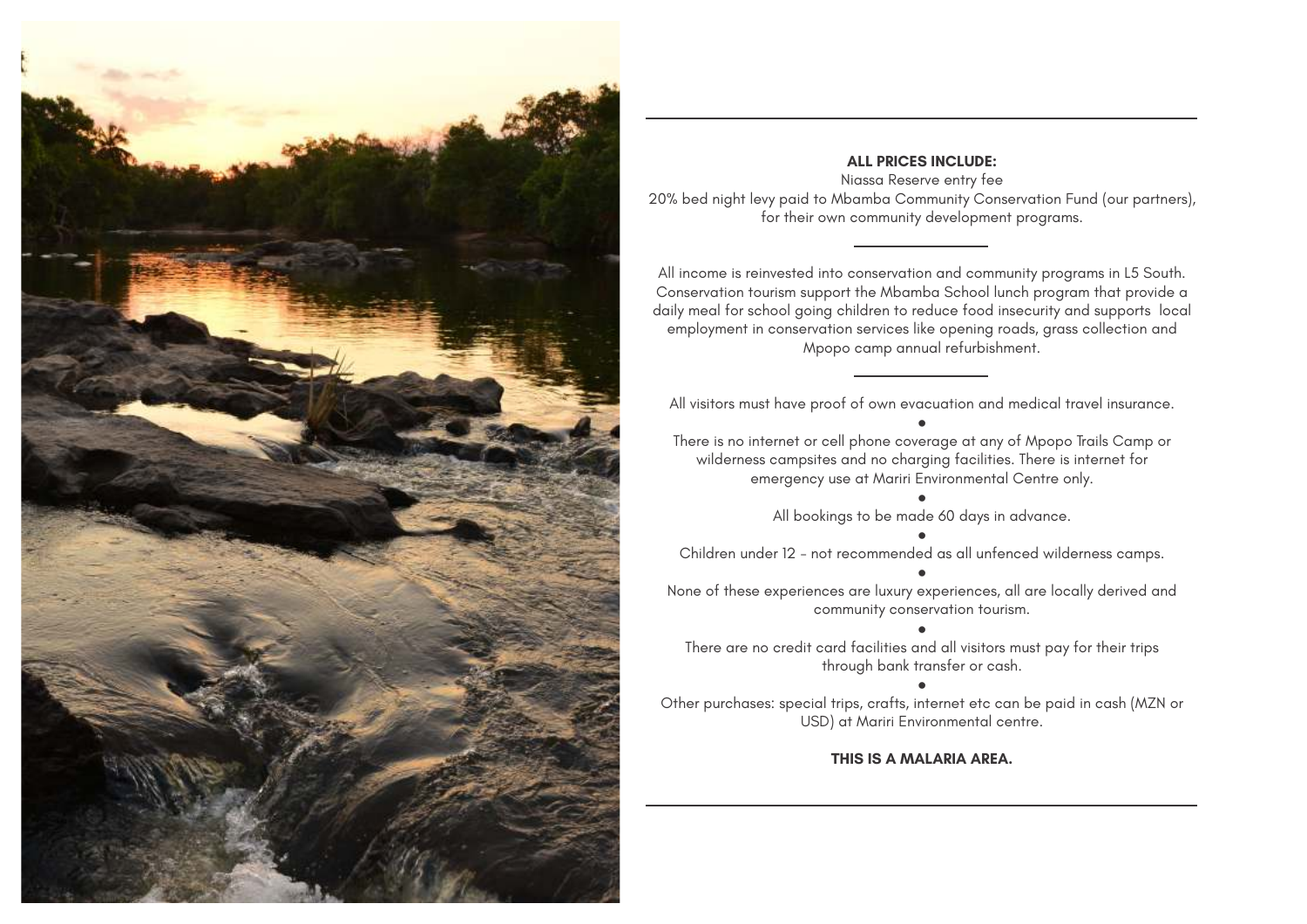# Mpopo Trails Camp - Community Tourism Where does your money go?

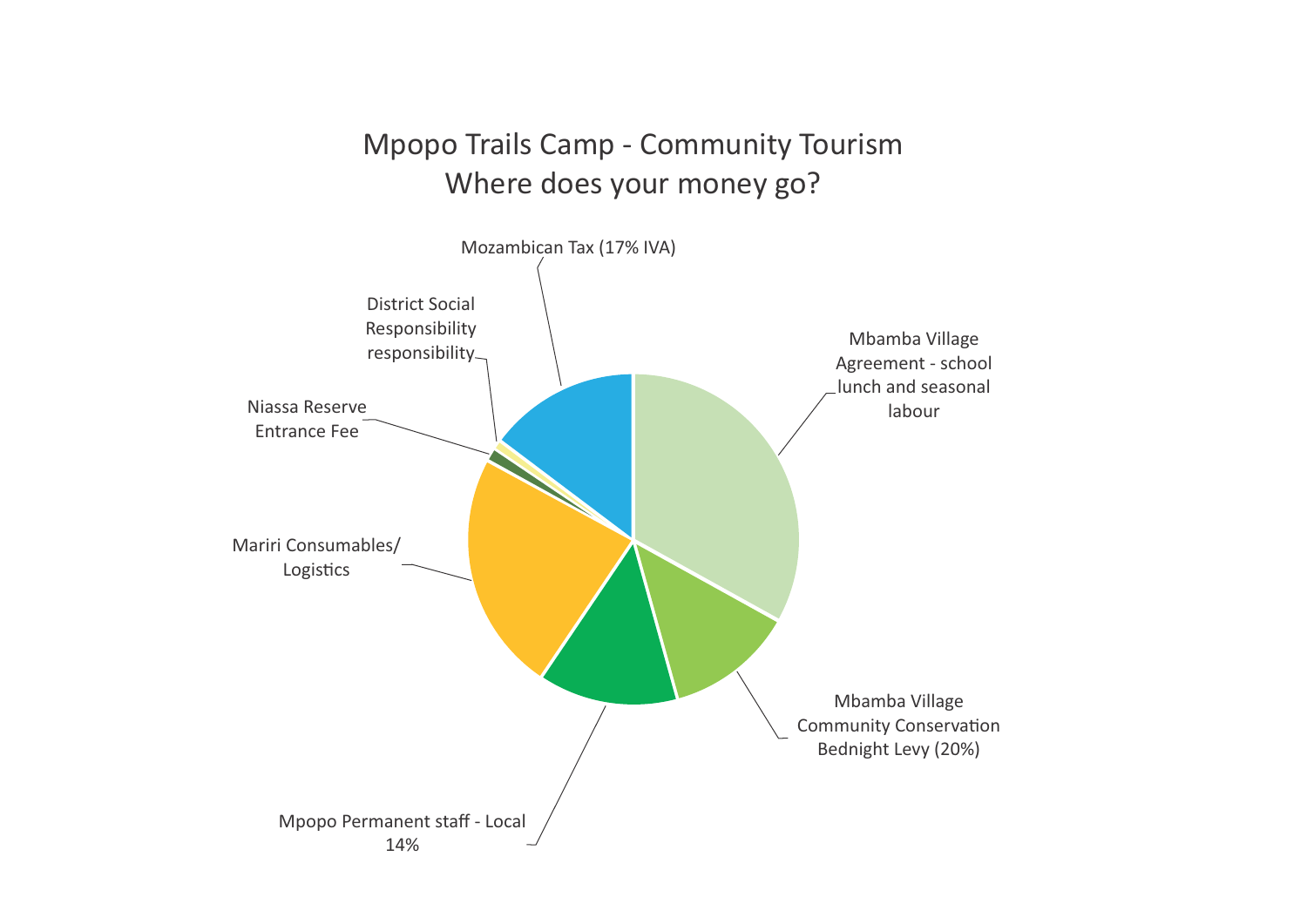| <b>OVERVIEW</b>                           | <b>MPOPO</b><br><b>TRAILS EXPERIENCE</b> | <b>MPOPO</b><br><b>TRAILS CAMP</b> | <b>MARIRI</b><br><b>ENVIRONMENTAL</b><br><b>CENTER RESEARCH</b><br><b>COTTAGES</b> | <b>WILDERNESS</b><br><b>CAMPING</b> | <b>MARIRI</b><br><b>ENVIRONMENTAL</b><br><b>CENTER LOCAL</b><br>RESIDENTS BUSHVISITS |
|-------------------------------------------|------------------------------------------|------------------------------------|------------------------------------------------------------------------------------|-------------------------------------|--------------------------------------------------------------------------------------|
| <b>PRICE</b>                              | \$7331 for 7 days                        | \$350 p.p.p.n (excl IVA)           | \$75 p.p.p.n                                                                       | \$30 p.p.p.n                        | <b>FREE</b>                                                                          |
| Minimum Nights                            | $\overline{7}$                           | $\overline{4}$                     | As Needed                                                                          | $\overline{2}$                      | $\overline{2}$                                                                       |
| Maximum Nights                            | $\overline{7}$                           | 6                                  | As Needed                                                                          | As Needed                           | $\overline{4}$                                                                       |
| Transfers                                 | <b>Charter Flight</b>                    | No                                 | <b>No</b>                                                                          | <b>No</b>                           | Yes within NSR                                                                       |
| Minimum Guests                            | $\overline{4}$                           | $\Delta$                           | As Needed                                                                          |                                     | 15                                                                                   |
| <b>Maximum Guests</b>                     | 6 (3 x double/twin tents)                | 6 (3 x double/twin tents)          | $6(2 \times \text{double}, 2 \text{ single deck})$                                 | 8 in a campsite/2 vehicles          | 19 (3 x 5 beds, 2 x 2 beds)                                                          |
|                                           | $\checkmark$                             | ✔                                  | $\checkmark$                                                                       | $\blacktriangledown$                | $\checkmark$                                                                         |
| <b>INCLUDED</b>                           |                                          |                                    |                                                                                    |                                     |                                                                                      |
| <b>Reserve Entrance Fee</b>               | Yes                                      | <b>Yes</b>                         | Yes                                                                                | Yes                                 | <b>Not Needed</b>                                                                    |
| Accommodation                             | Yes                                      | Yes                                | Yes                                                                                | <b>No</b>                           | Yes within NSR                                                                       |
| <b>Filtered Water</b>                     | Yes                                      | <b>Yes</b>                         | Yes                                                                                | Yes                                 | <b>Yes</b>                                                                           |
| Towels / Bedding                          | Yes                                      | <b>Yes</b>                         | Yes                                                                                | <b>No</b>                           | Yes                                                                                  |
| Laundry (handwash)                        | Yes                                      | Yes                                | Yes                                                                                | No                                  | No                                                                                   |
| Drinks (other Than Tea, Coffee And Water) | Yes                                      | <b>Extra Cost</b>                  | <b>No</b>                                                                          | <b>No</b>                           | <b>No</b>                                                                            |
| <b>Food Catered</b>                       | Yes                                      | Yes                                | Yes (Simple)                                                                       | <b>No</b>                           | Yes                                                                                  |
| Self Cooking                              | <b>No</b>                                | <b>No</b>                          | <b>No</b>                                                                          | Yes                                 | <b>No</b>                                                                            |
| Internet                                  | Yes (not in camp)                        | <b>No</b>                          | Yes                                                                                | <b>No</b>                           | <b>No</b>                                                                            |
| Charging                                  | Yes (not in camp)                        | Yes (not in camp)                  | Yes                                                                                | <b>No</b>                           | <b>No</b>                                                                            |
| Cellphone Reception                       | <b>No</b>                                | No                                 | <b>No</b>                                                                          | <b>No</b>                           | <b>No</b>                                                                            |
| Drinks (other Than Tea, Coffee And Water) | Yes                                      | <b>No</b>                          | <b>No</b>                                                                          | <b>No</b>                           | No                                                                                   |
|                                           | $\checkmark$                             | $\checkmark$                       | $\checkmark$                                                                       | $\checkmark$                        | ✔                                                                                    |
| <b>ACTIVITIES</b>                         |                                          |                                    |                                                                                    |                                     |                                                                                      |
| Own Vehicle Self Drive (roads Only)       | <b>No</b>                                | <b>No</b>                          | <b>Yes</b>                                                                         | Yes                                 | <b>No</b>                                                                            |
| Guide / Guard Provided                    | Yes                                      | Yes                                | Yes at extra cost                                                                  | Yes                                 | Yes                                                                                  |
| <b>Guided Game Drives</b>                 | Yes                                      | <b>Yes</b>                         | <b>No</b>                                                                          | <b>No</b>                           | <b>No</b>                                                                            |
| Walking With Guide                        | <b>Yes</b>                               | <b>No</b>                          | <b>No</b>                                                                          | <b>No</b>                           | <b>No</b>                                                                            |
| Canoeing                                  | Yes                                      | <b>No</b>                          | <b>No</b>                                                                          | <b>No</b>                           | <b>No</b>                                                                            |
| <b>Conservation Project Visits</b>        | Yes                                      | <b>Extra Cost</b>                  | <b>No</b>                                                                          | <b>No</b>                           | <b>Yes</b>                                                                           |
| Community Bed Night Levvy Incl. in price  | \$100 p.p.p.n                            | \$50 p.p.p.n                       | \$25 p.p.p.n                                                                       | \$25 p.p.p.n                        | No                                                                                   |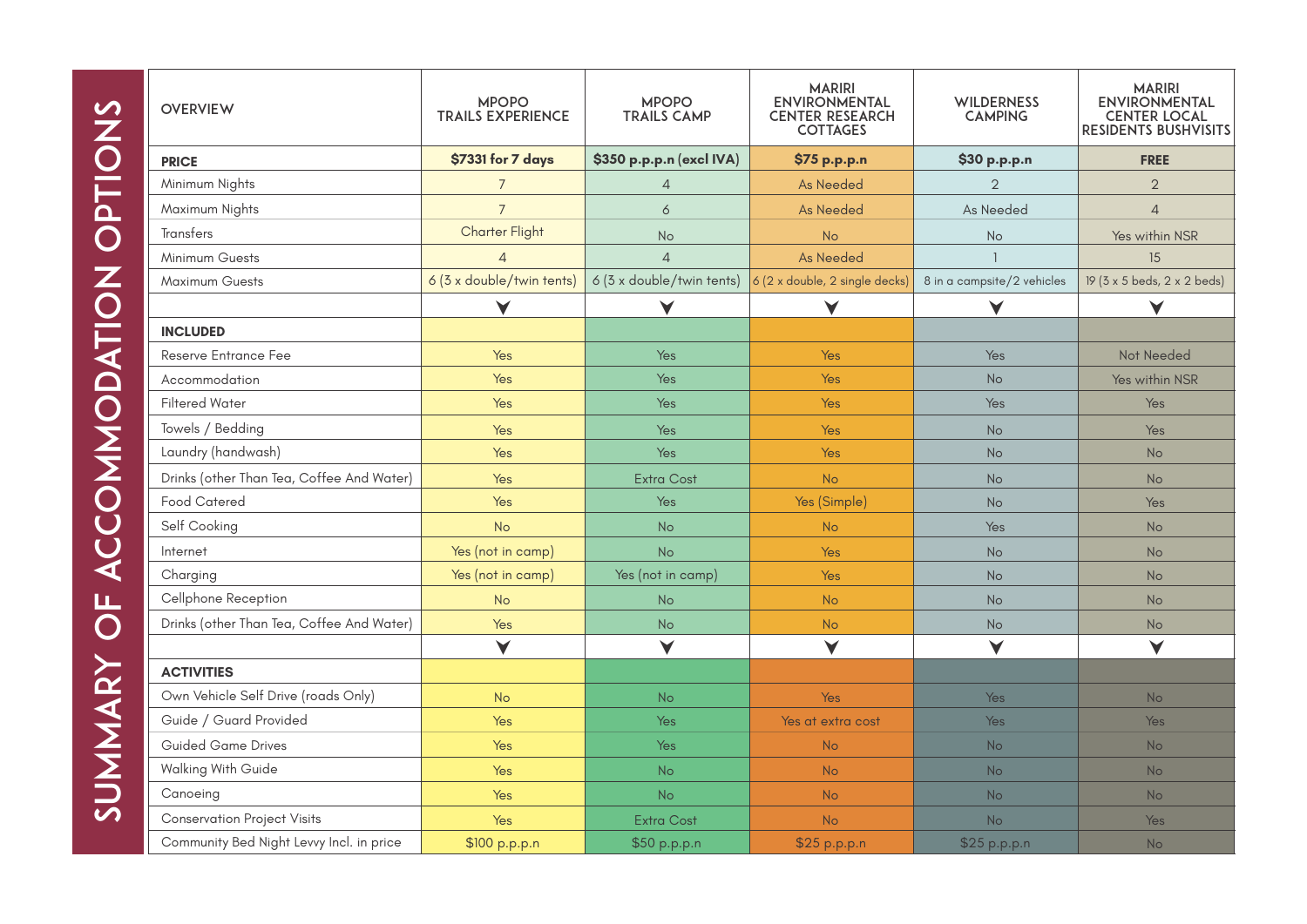

# 01 2 MARIAN MPOPO TRAILS EXPERIENCE

02 MPOPO TRAILS CAMP



03 MARIRI ENVIRONMENTAL CENTRE RESEARCH COTTAGES

MARIRI ENVIRONMENTAL CENTRE LOCAL RESIDENTS - BUSHVISITS

> 05 WILDERNESS CAMPING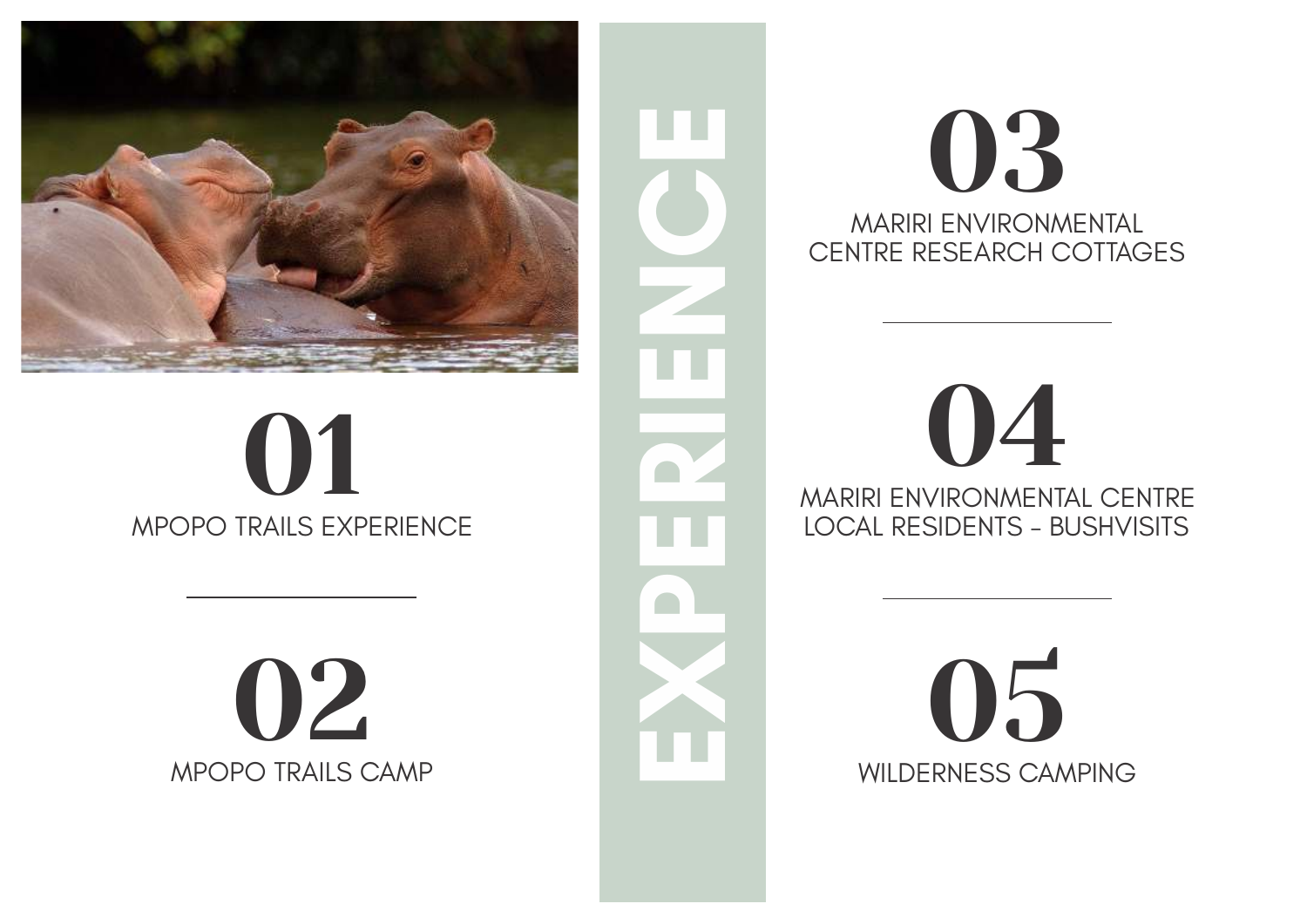## ARRANGEMENTS BEFORE VISITING

#### **HEALTH AND SAFETY**

It is recommended that you visit your GP prior to coming to Mozambique. Be sure to enquire about malaria prophylaxis as well as other vaccinations, which may be pertinent to travelling to other African countries before or after Mozambique.

All guests must have full emergency evacuation insurance in place before you visit. You will be required to sign an indemnity on arrival.

This is a malaria area so please come prepared with malaria prophylactics. Wear long sleeves and trousers at nights and bring mosquito repellant.

#### **VISA INFORMATION**

For international guests we recommend that you obtain a Mozambique visa before you depart your home country. Please note that immigrations will not accept USD notes older than 2006. We will prepare a visa invitation letter for you as needed before your trip.

### **TRAVEL INSURANCE**

As there is no guarantee that flights, taxi's or transfer companies will depart at the times stated on any itinerary or tickets which you receive (all timings are estimates only), Mariri does not accept any liability for any delay, however arising, or for any schedule alterations. It is therefore advised that adequate travel insurance is taken out to protect yourself in this regard.

#### **WHAT TO PACK**

Sunscreen, hats, toiletries (we do not provide personal toiletries other than eco-friendly shampoo and soap), walking shoes, light summer clothing for day time, light longs for evening, jacket for colder evening, basic medicines, sunglasses, binoculars, camera with charger and spare SD cards, headlamps, daypack, spare pair of prescription glass.

### **BY AIR TO MARIRI**

You can fly LAM or SA Airlink to Pemba or Nampula Mozambique were you will need to clear customs and immigration. You can then organize a charter flight directly to our airstrip behind Mariri Environmental Centre (S12.17037, E038.0936) and will be transferred from there in a game drive vehicle to Mpopo. Please remember soft bags are preferable for the charter flights and we recommend you keep your luggage to under 15kg.

## **CANCELLATION TERMS**

A 50% non refundable deposit is due on booking. The 50% balance is due 30 days prior to arrival. Any bookings cancelled within 30 days of arrival, will be subject to 100% cancellation fee.

## **COVID 19 REGULATIONS**

All visitors will need to wear a mask when arriving. Staff are required to wear a mask in camp. All dining and activities will be outdoors with good ventilation in open vehicles. Social distancing needs to be maintained wherever possible. All visitors will be required to have temperature checks each day by our Camp Manager.

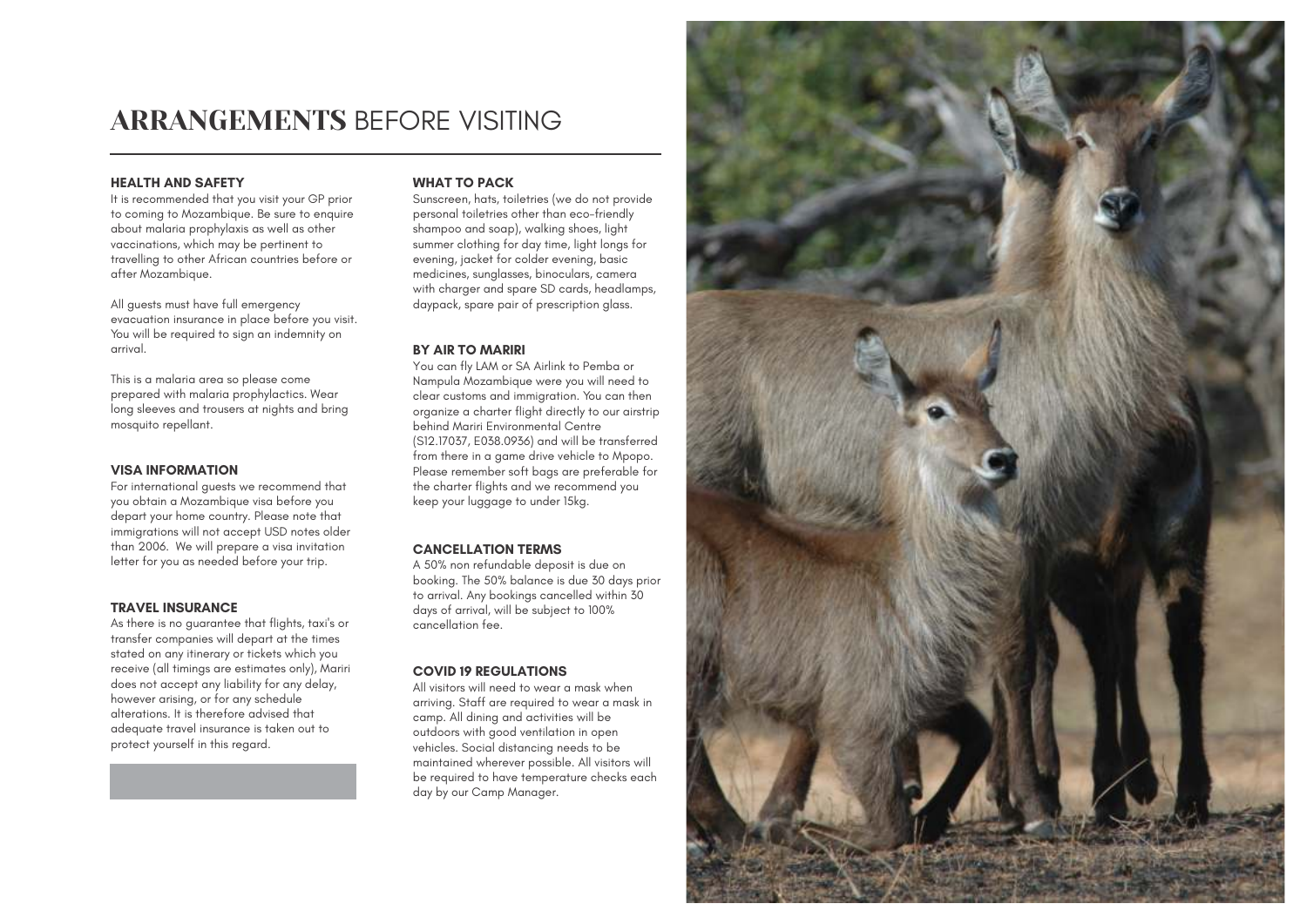## MPOPO CAMP LIFE

## **MEALS**

Simple meals are cooked on a fire at the camp by local cooks using food bought from our livelihoods programs (rabbits, ducks, goats and chickens, honey from our elephant-beehive fences), local fields (cassava, peas, beans), our organic vegetable garden at the Environmental Centre with limited materials brought in. There is no restaurant and no choice of meals. While we can cater for vegans and vegetarians and food allergies if we are told ahead of time, our access to fresh food is limited as we are 12 hours drive away from the nearest town. We cannot cater for food preferences. We recommend you bring your own snacks to fill in the gaps. All drinks are included within the price within reason.

### **WATER**

Water is taken from the river, boiled and filtered. It is safe to drink. No bottled water will be provided as we are an environmentally friendly camp. You will be provided with a water bottle for you to use during the day and to take home with you.

## **COMMUNICATION**

There is no INTERNET at the camp and no cellphone coverage in the area. Please let your family and friends know you will not be able to be in touch at all times.

Emergency messages can be sent to admin@niassalion.org and we will make sure it gets to you. The camp is run entirely on solar lanterns. There are no charging facilities at Mpopo but video and camera batteries, mobile phones and iPods (etc.) can be recharged in our office at Mariri on a daily basis and will be brought to you. Internet is available at Mariri Environmental Centre for emergencies.

## **SAFETY IN THE CAMP**

Please remember this is a wilderness area with large animals, crocodiles and hippo in the river and buffalo, lion, leopard, hyaena and elephant. Please be alert and do not go off by yourself, you must be accompanied by a scout or your guide when walking back to your deck or outside of the vehicle.

There are "creepy-crawlies" and insects at Mpopo and in the surrounding areas. Our staff regularly check all tents and clean out any that may be lurking and tents are completely enclosed in the mosquitoe netting tent but please close the door when you leave.

## **LAUNDRY**

Laundry can be washed each day and will be returned to your tent within 24 hrs provided there is sun to dry it. All clothes are roughly washed by hand. Any delicate items should be washed by hand.

## **WILL YOU NEED CASH?**

The daily rate includes all meals, snacks, drinks (within reason), teas and coffees as well as laundry, and activities. Included in the price is a 20% community conservation fee per person per night which goes directly to Mbamba Village Community Conservation Fund for projects like their electric fence, maintenance of their well, buildings, community scouts etc.

We have a shop available where you can buy local crafts made through our Kushirika craft group. This includes items at the Mpopo Trails Camp including the handmade throw on your bed. There are no credit card facilities so all accounts must be settled in cash (USD or MT).

## **TIPS & DONATIONS**

If you feel you would like to give a tip, this will be gratefully received by our team and will be divided amongst the staff that work at the camp (6 people). We do not recommend individual tipping other than for the guide. You are also welcome to make a donation to our conservation and community programs and we are happy to provide more information on these programs for you or you can find out more on our website www.niassalion.org.

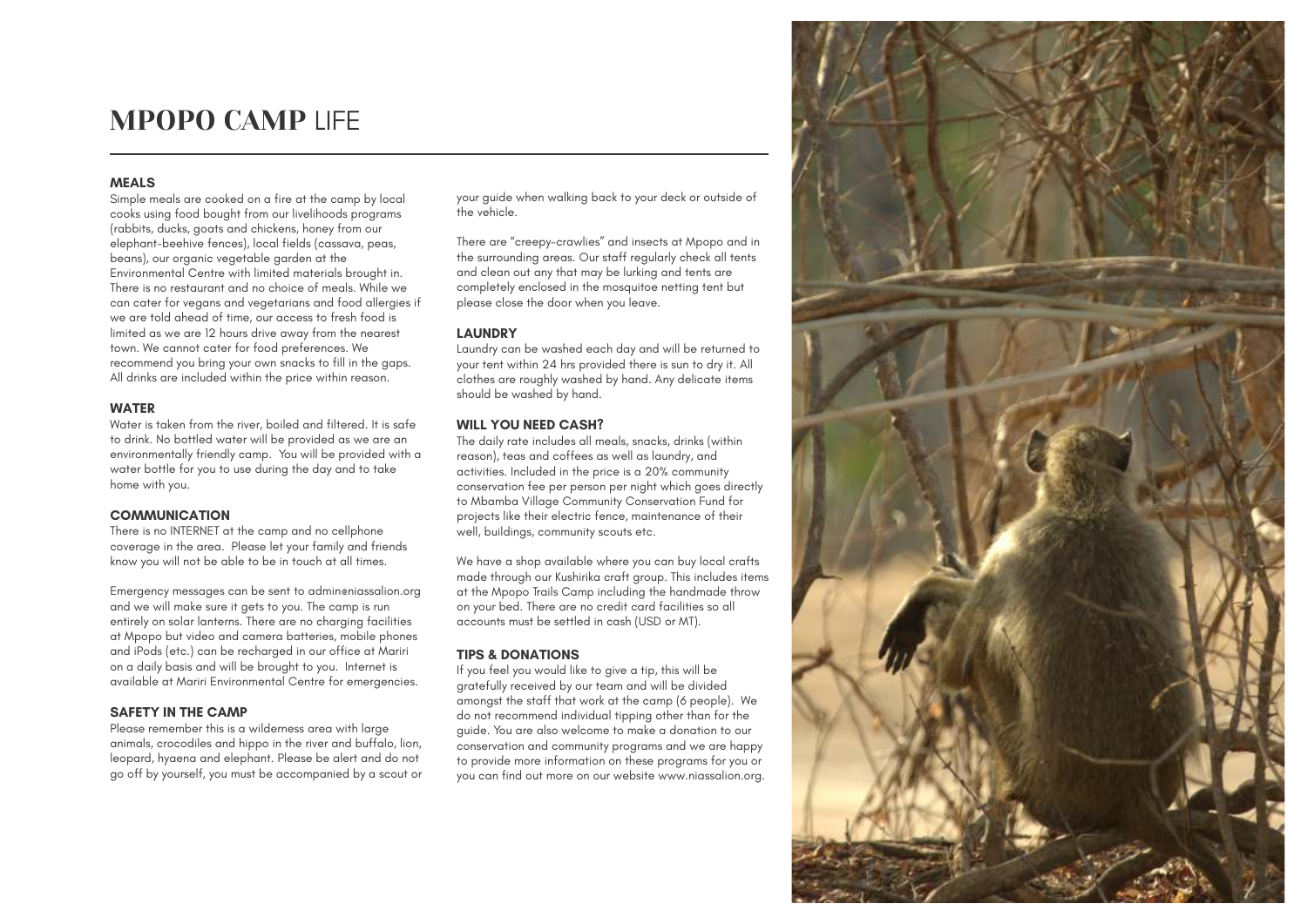

# 01 MPOPO TRAILS EXPERIENCE

GPS: 12° 11' 36" S 38° 09' 26" E

 **Daily rate \$7331.00** (reinvested into community development and employment in conservation services) **Guide / Charter \$2656 7 night wilderness experience for 4 - 6 people** This exclusive experience means that you will be the only visitors in L5 South.

**All inclusive:** Accommodation Food Drinks Guide and charter Exclusive access to Mpopo Trails Camp with a professional guide with you for the entire trip.

> **Design your own trip:**  Walking Canoeing Fly camping

Please note that you cannot book less days or less people. No children under 12.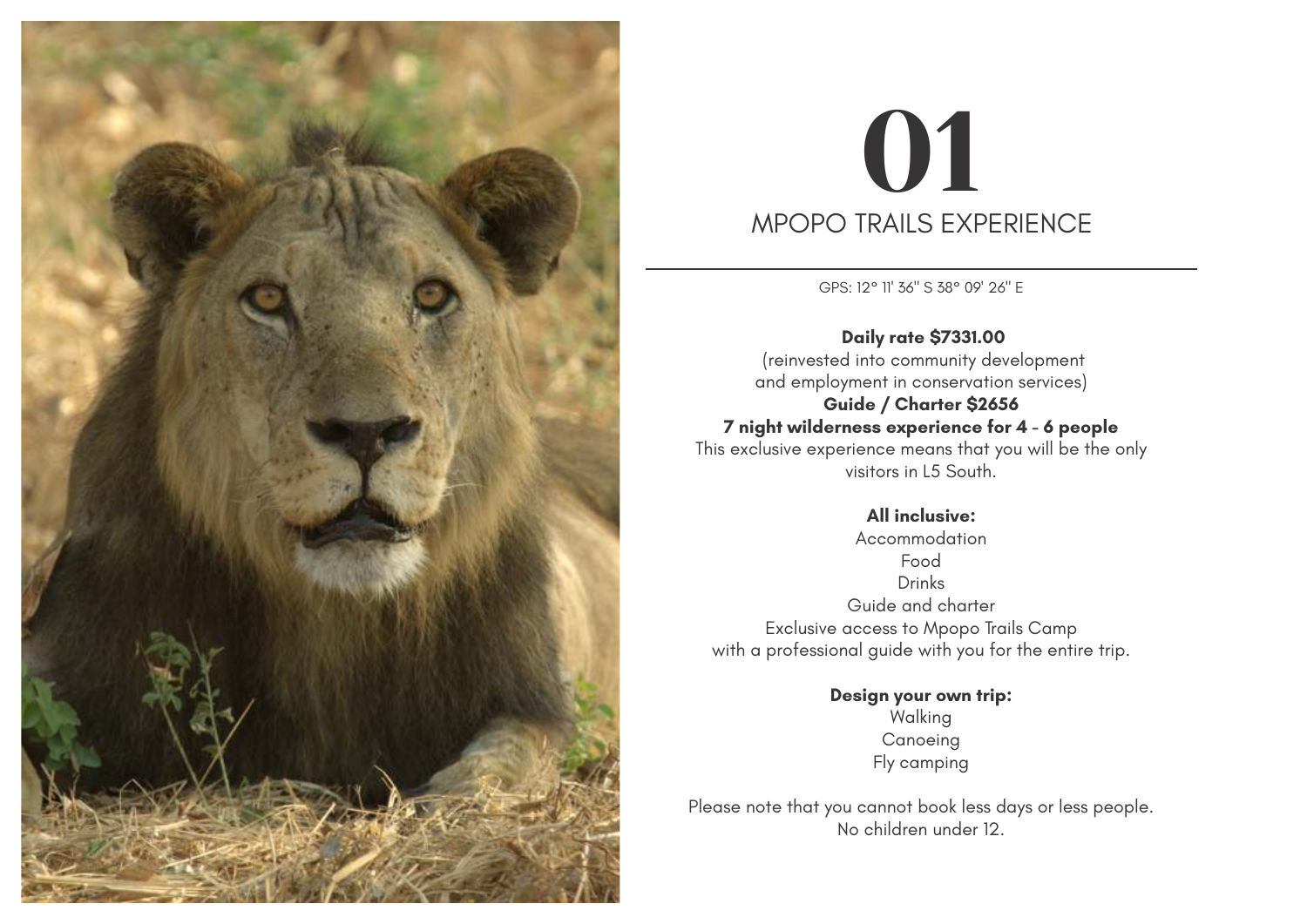## Mpopo Experience - 7 days Where does your money go?

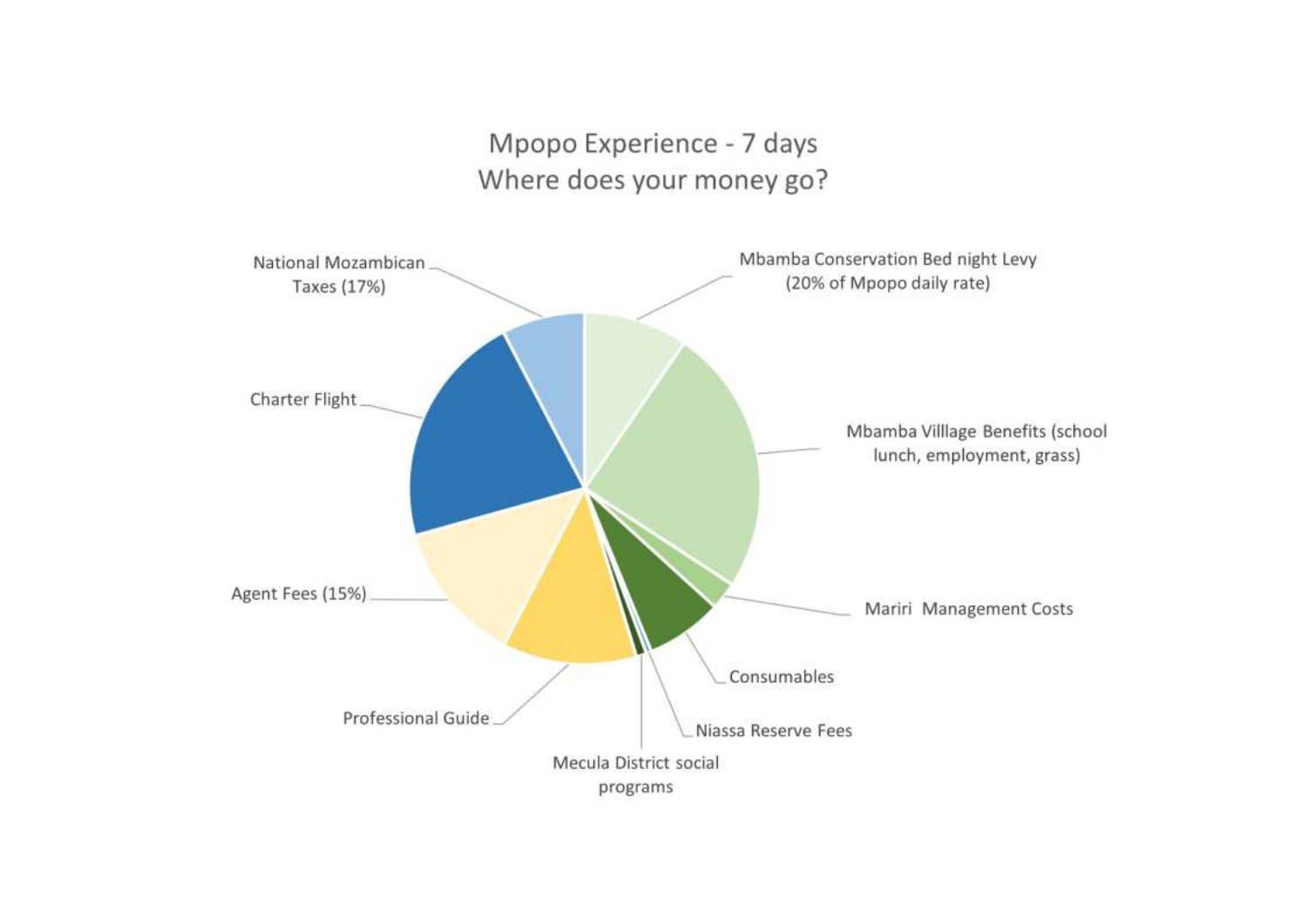

# 02 MPOPO TRAILS CAMP

GPS: 12° 11' 36" S 38° 09' 26" E

## **\$350.00 P.P.P.N (inclusive of 17% IVA)**

**Inclusive of:** Accommodation Food at Mpopo Trails Camp Guided Game drives Access to Mpopo Camp.

## **Excludes:**

Professional guide Transfer or charter Canoeing or walking safaris Self drive / Transfers (Note: you will need to arrange your own transport to Mariri)

> Special trips to Mariri Environmental Centre and Mbamba Village on request.

Mainly for Mozambican visitors. Minimum of 4 people in a group to open the camp No children under 12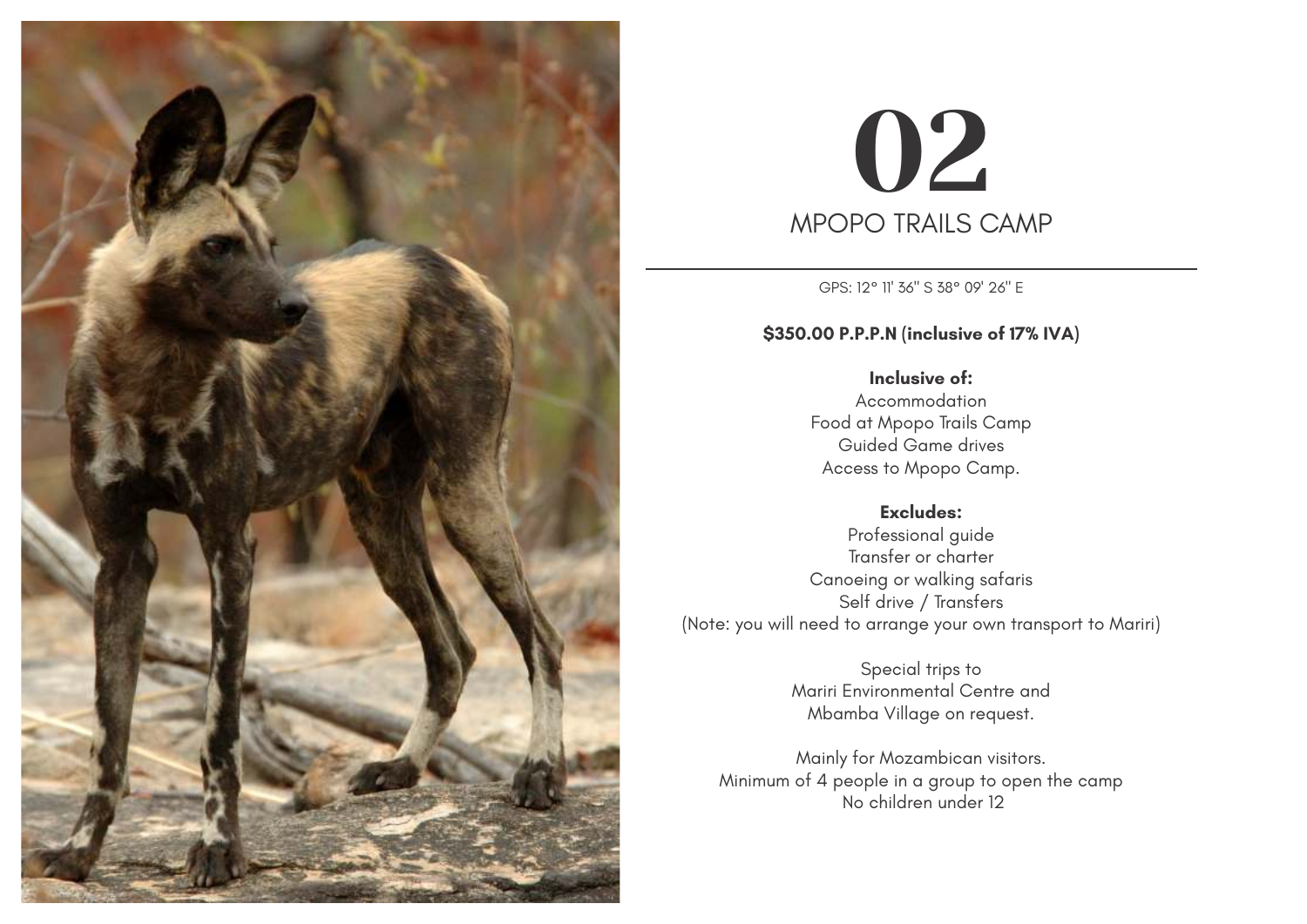## MARIRI ENVIRONMENTAL CENTRE

Mariri Environmental Centre offers limited chalet accommodation with shared ablutions (three chalets, 6 beds and two decks). The fee for the guest cottages includes your accommodation Mt2800 as well as a community conservation levy for Mbamba Village for the part they play in conserving L5 South. Bedding, towels and mosquito nets are provided.

Our accommodation is only for working visitors to Niassa Special Reserve - research, media and training, who have valid ANAC permits and permission from NSR warden.

The main function of Mariri Environmental and Skills Training Centre is to provide an opportunity for bush visits, workshops and skills training opportunities for adults and children who live inside Niassa Reserve. School visits come to Mariri from Thursday to Monday each week in the dry season sponsored by the Niassa Carnivore Project. We also provide a venue for skills training workshops and meetings for all our conservation programs

This is not an ecotourism facility and there are no opportunities for tourist game drives, walks etc. All visitors to the Mariri Environmental Centre are required to have their own medical and evacuation insurance and need to have their own transport unless otherwise organised. Please note that malaria is endemic in the area. It is recommended that you visit your GP prior to coming to Mozambique. Be sure to enquire about malaria prophylaxis as well as other vaccinations, which may be pertinent to travelling to other African countries before or after Mozambique.

Camping and the cooking of food is prohibited at the Mariri Environmental Centre. We all eat together in a central refectory. All researchers are required to give a simple 15 minute presentation to our team, visiting children or adults from Niassa who are there during your visit. This should clearly show why the research is important, how it will be used. At the end of your study, researchers are also asked to summarise their results in a simple graphic poster (that we can help you translate) that we can put on our noticeboards for everyone to learn from.

### **ASSITANTS/ TRANSLATORS/SCOUTS**

With enough notice we can provide local field assistants and scouts. Depending on the level of skill needed this will be charged separately as percentage of salary for days worked.

#### **MEALS**

Three simple meals are available daily - breakfast, lunch and dinner. The menu is fixed , there are no choices and the meals are in keeping with the locality. No private cooking is allowed. Please advise us well in advance if a vegetarian option is required.

#### **DRINKS/REFRESHMENTS AND SNACKS**

These are not included so please bring your own. Drinking water, tea and coffee are always available. Water is sourced from the Lugenda River and boiled and filtered prior to consumption. We do not provide bottled water.

### **FUEL AND WORKSHOP**

Fuel is available at Marrupa and Mavago and sometimes in Mecula. Diesel is available at Mariri only if arranged in advance and the cost is the market price plus 10% surcharge for our transport costs. We do have a full workshop, however repairs to vehicles will be charged.

### **INTERNET AND POWER**

Wi-Fi through Vsat is available at reception but is for work purposes only during work hours – no social media. We run entirely on solar power. It is possible to charge equipment. Please be mindful of everyone else that needs internet and power.

#### **PAYMENT**

In cash on arrival, either in USD or Mozambican Mt, or alternatively by bank transfer into our Mozambican Mt or USD accounts at the time of booking.

#### **BOOKINGS**

Please contact us at admin@niassalion.org to arrange bookings and for payment details. Please book well in advance – we are unable to accommodate those without pre-bookings.

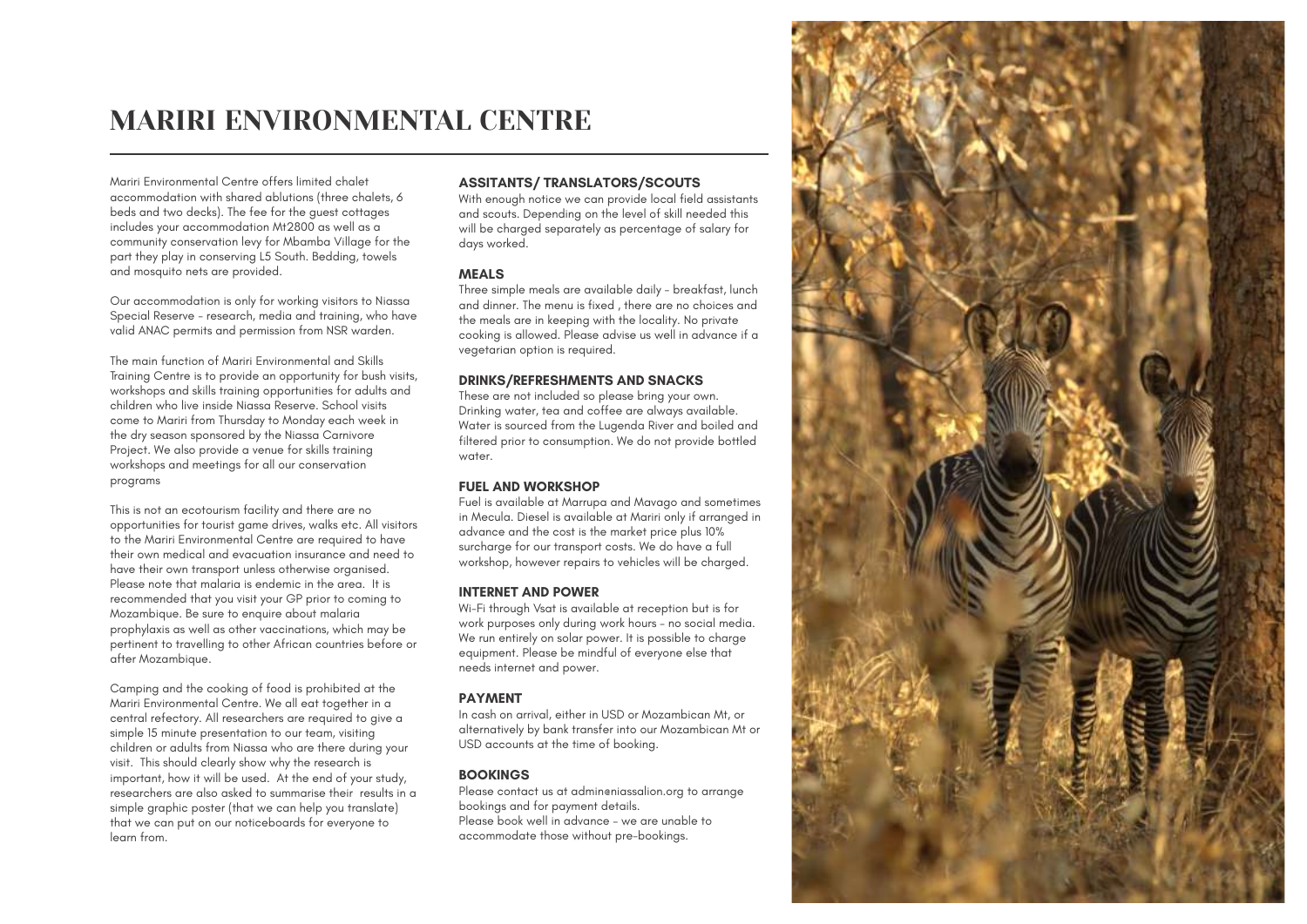## TRAVELLING to Mariri

Should you intend to fly into Mariri and make use of our airstrip please contact us for further information.

If travelling by road see the map sketch below for directions and distances. Please note that a 4x4 vehicle is essential.

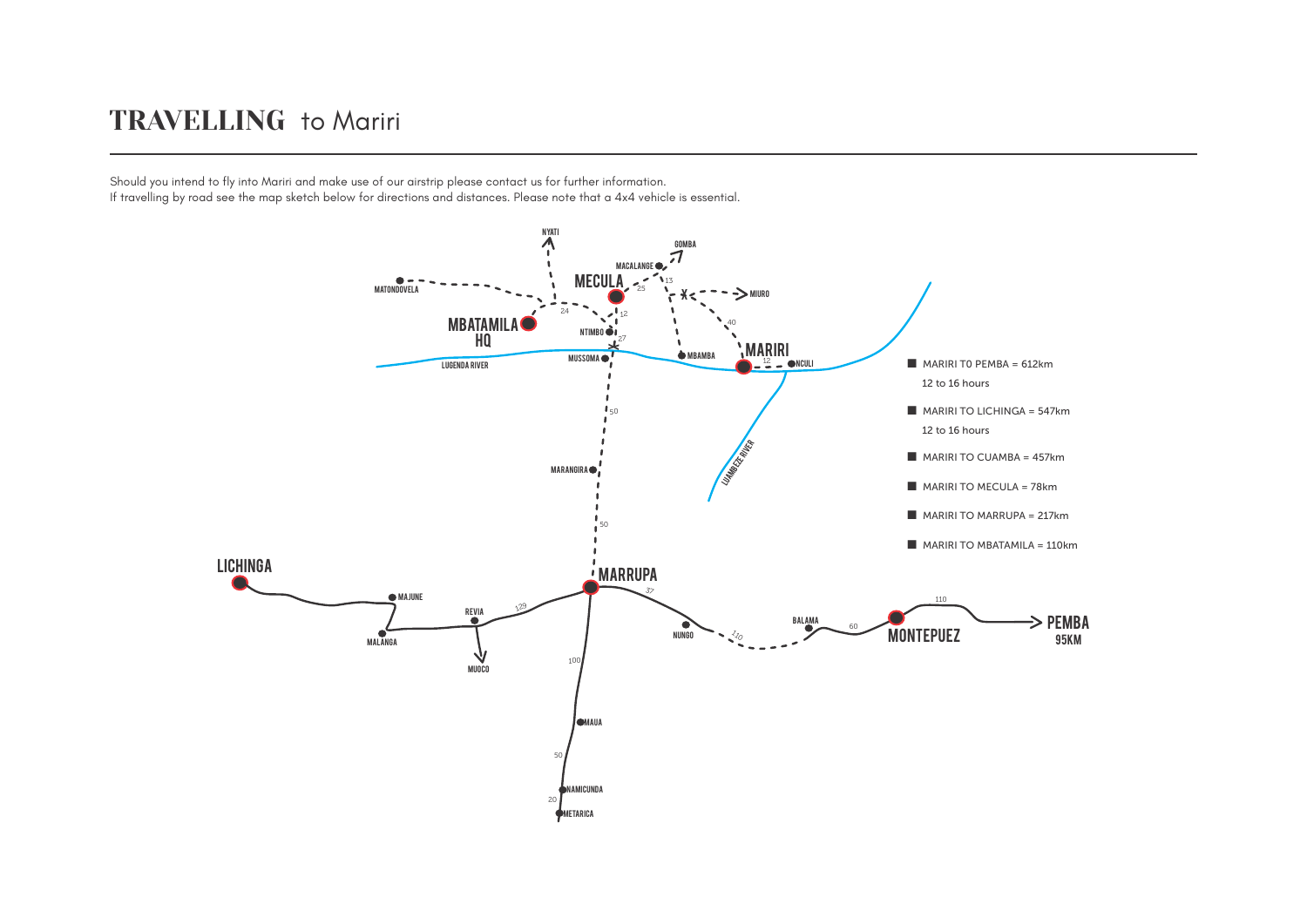

# 03 MARIRI ENVIRONMENTAL CENTRE GUEST COTTAGES

GPS: 12°10 ' 36" S 38° 05' 30" E

## **\$75 P.P.P.N**

## **Inclusive of:**

Simple meals are provided Logistical support as agreed on a case by case basis.

## **This accommodation is only available for:**

Researchers, journalists or photographers that have prior permits from ANAC and NSR management authority. Proof of permit must be provided before hand.

Long term stays will get a discounted rate. This includes 20% community conservation levy to Mbamba Village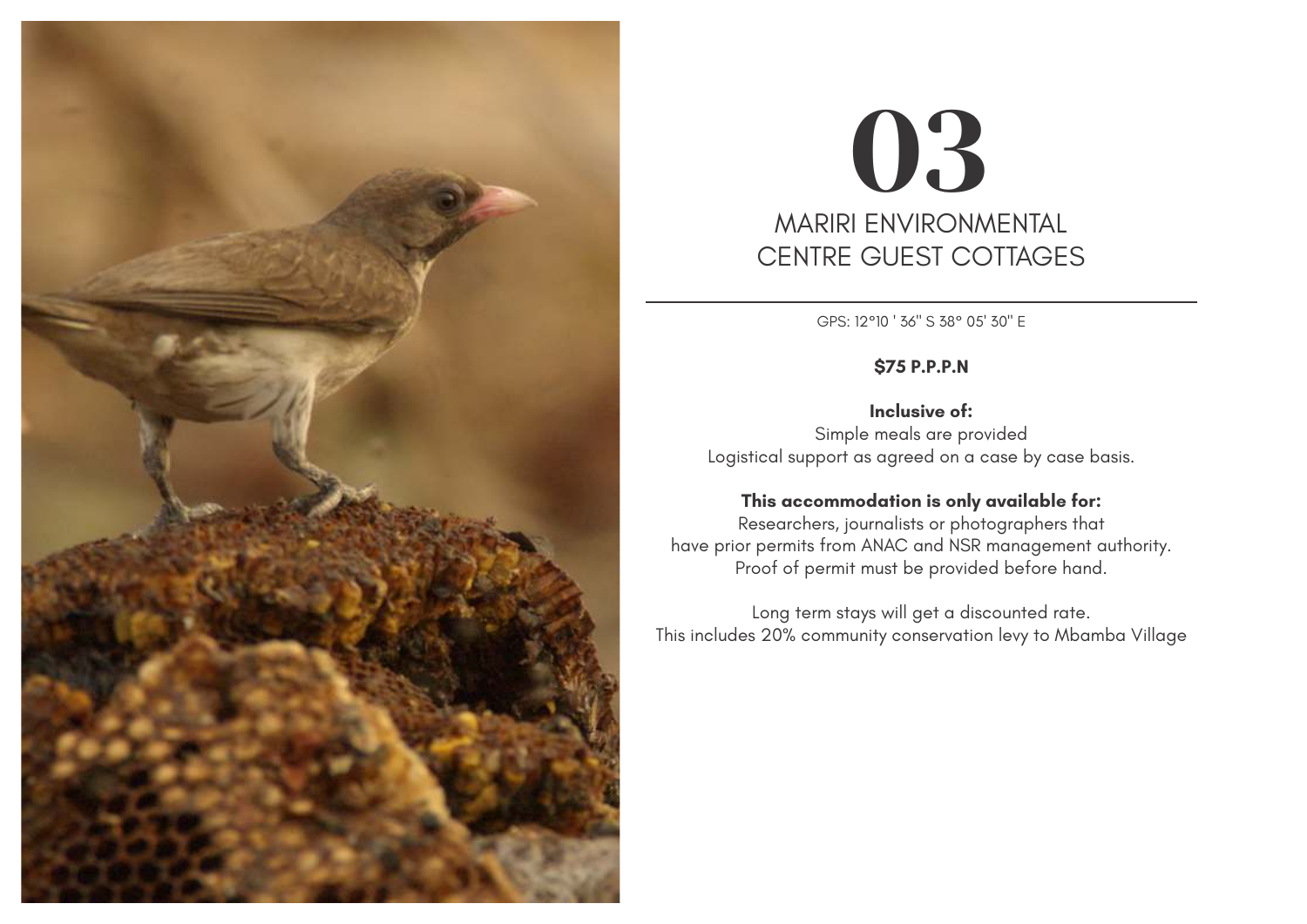

# 04 MARIRI ENVIRONMENTAL CENTRE LOCAL RESIDENTS - BUSHVISITS

GPS: 12°10 ' 36" S 38° 05' 30" E

## **DONATED BY NCP**

## **Inclusive of:**

4 night stays at Mariri Game drives Conservation education activities

## **This accommodation is only available for:**

Children and adults who call Niassa Reserve home and are part of our Environmental Education activities.